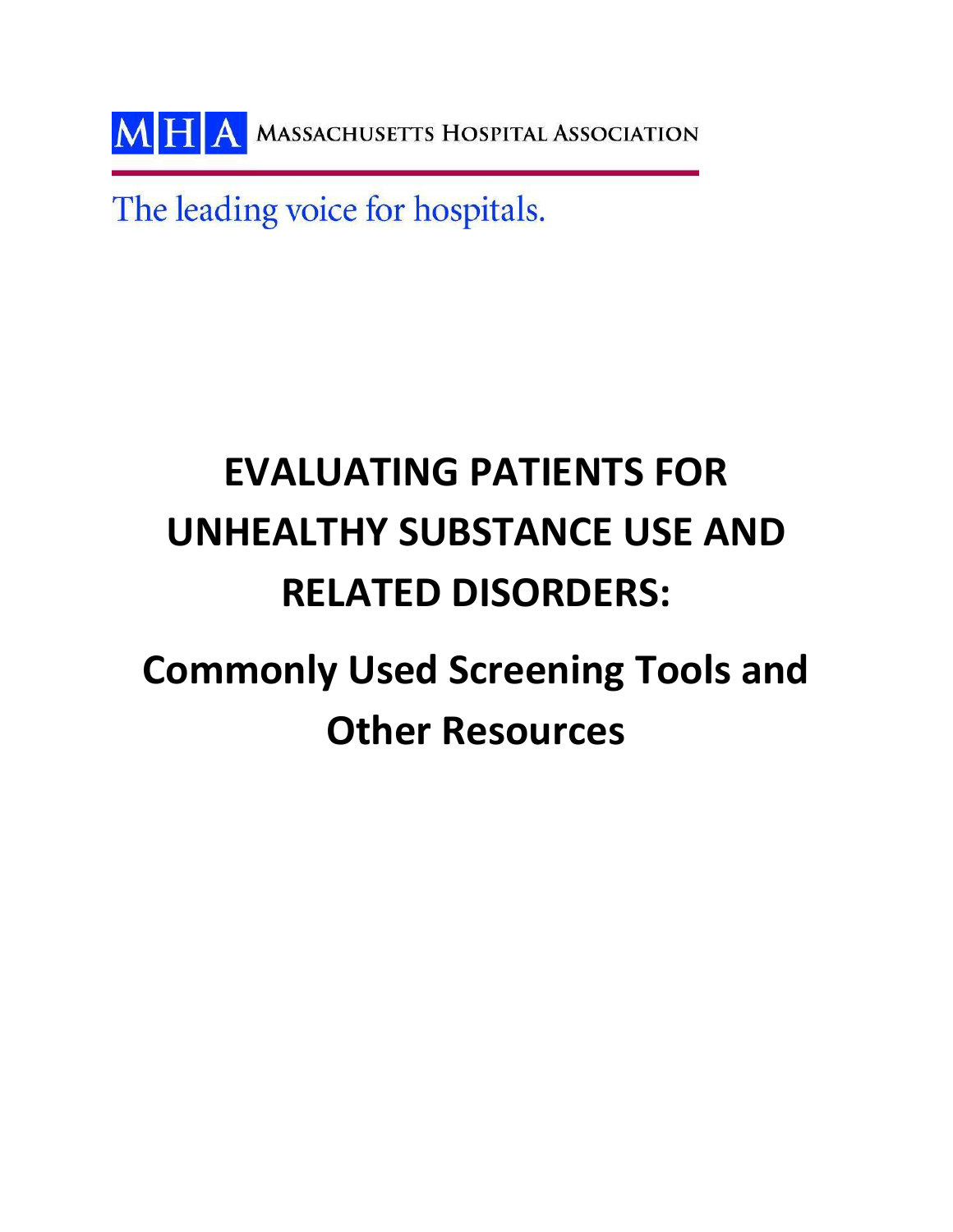## **Table of Contents**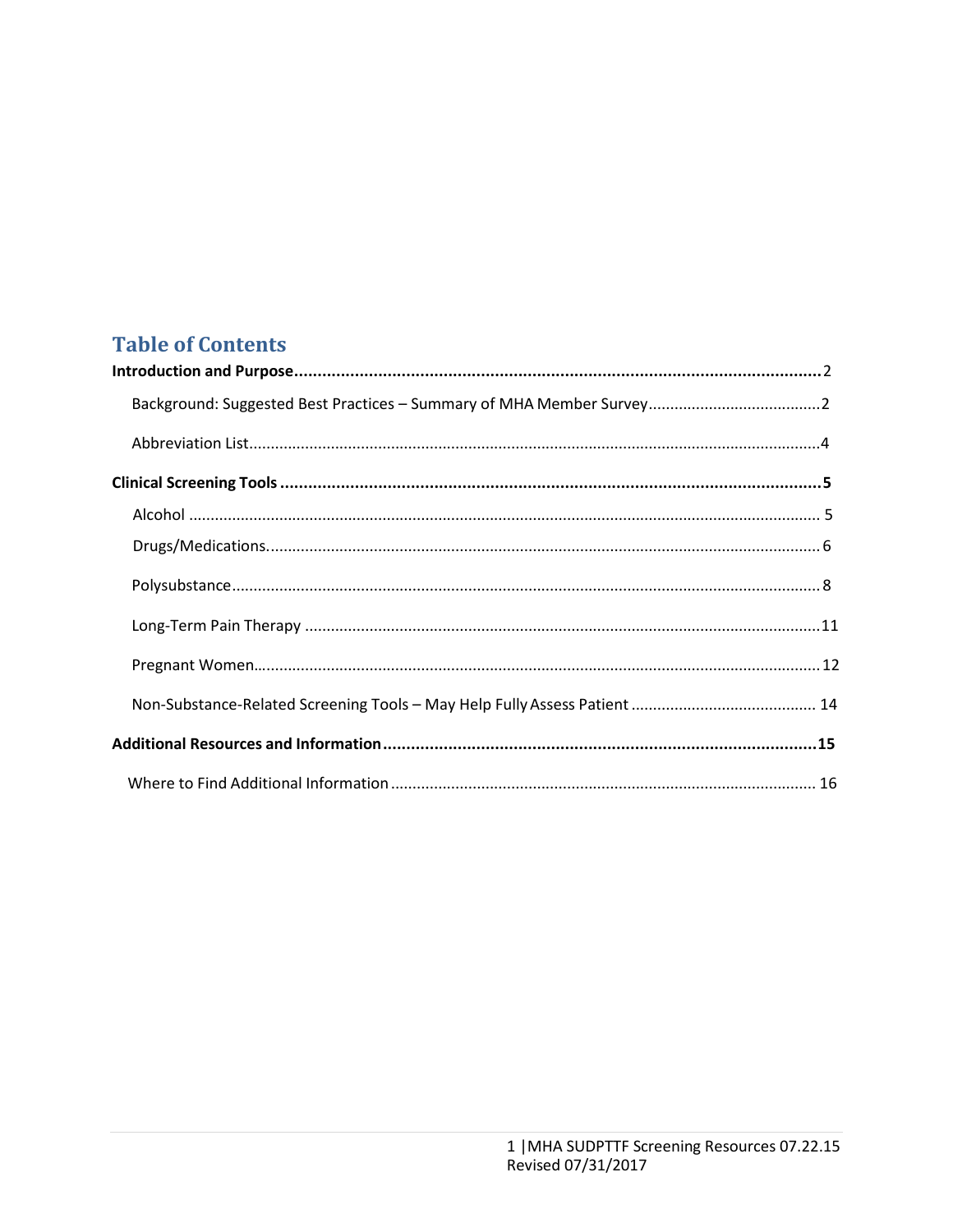**DISCLAIMER:** *The following information was developed by the Massachusetts Hospital Association (MHA) at the request of the MHA Substance Use Disorder Prevention and Treatment Task Force and is intended for informational purposes only. By including the information in this report, MHA does not endorse or recommend any particular screening tool, resource, or service. While this report includes several links to public internet sites, MHA is not responsible for the availability or content of these external sites. Please note that you may need to obtain permission from an outside organization before using a specific screening tool. Healthcare providers are strongly encouraged to review each screening tool and associated information available and discuss with other members of the medical staff, as appropriate, before using any specific screening tool or resource.*

#### **Introduction**

At the request of MHA's Substance Use Disorder Prevention and Treatment Task Force (SUDPTTF), MHA surveyed its member hospitals and health systems to ascertain the current practices of screening for unhealthy substance use. This document contains an overview of commonly used screening tools and resources recommended by member hospitals.

This document contains internet links to access numerous screening tools and resources to assist hospitals and healthcare providers in developing and implementing a substance use and misuse patient screening process. This resource packet is not meant to be practice specific, although some resources are recommended for certain populations or settings (e.g. for use with adolescents or for use in the ED). MHA and SUDPTTF encourage each provider, department, and practice group to discuss with the appropriate medical staff which tool is best suited for the population they serve.

#### **Purpose**

Providers are often able to recognize patients in advanced stages of substance use disorder, as these patients will arrive at an ED or another practice setting in active overdose, or they present with textbook symptoms of dependence and/or withdrawal. These patients need to be treated for their disease and should be referred to an appropriate treatment option; however, to stem the tide of the opioid misuse epidemic, it is vitally important to identify patients before they reach that advanced stage of disease.

Screening tools can help providers identify patients who may be at risk of injury, illness, misuse, or who may develop a substance use disorder, or identify patients who are in the early stages of disease.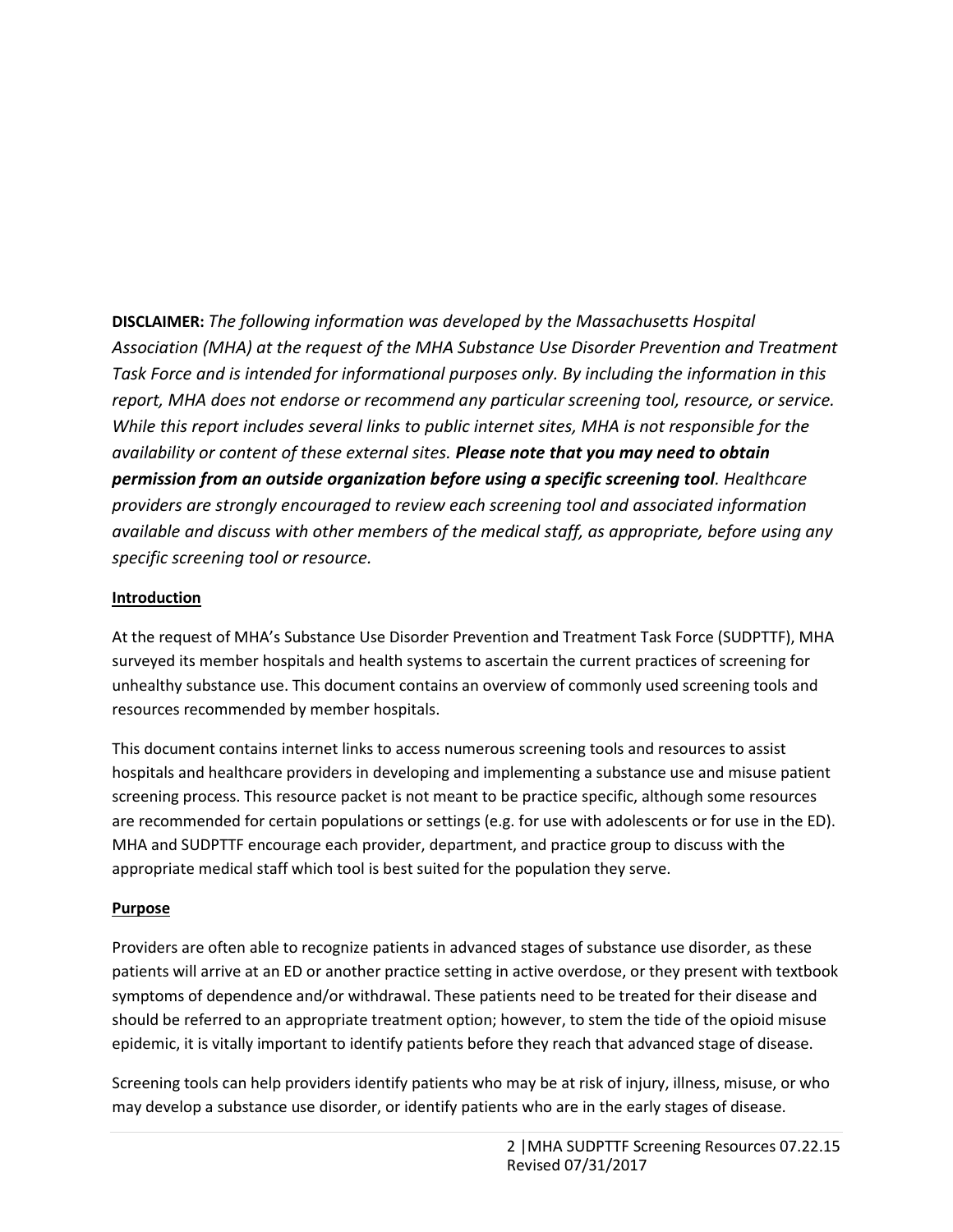Providers should manage all patients' exposure to potentially addictive medications judiciously and screening will equip providers with knowledge about a patient's particular risks that may need to be guarded against and monitored. For example, knowing a patient's current substance use pattern, recent prescription history, history of substance use disorder or unhealthy substance use (both the patient's and their family's), and other information can assist providers in counseling patients properly and providing proper supports or referrals. Screening can also provide an opportunity for providers to have a conversation with patients about the health risks of substance use, even if the patient is not currently at risk or misusing substances. Using screening for all of these purposes may not be possible in all settings as some clinical practices, such as EDs, operate under severe time constraints, but there are simple screening questions that even the busiest practitioner can use to help understand a patient's risk profile before prescribing potentially addictive medications.

For additional information on any of the resources outlined in this report, please contact MHA's Janice Peters at [jpeters@mhalink.org](mailto:jpeters@mhalink.org) or 781-262-6023.

#### **Background: Common Themes from MHA Survey**

MHA asked survey respondents the question: **What do you consider best practices when assessing risk or screening patients for substance use/misuse?** MHA received 54 responses and a summary follows.

The overriding suggested best practice was simple: **Ask your patients about substance use, regardless of the patient's age, health status, history, or other influencing factors**. Nuances to the responses included suggestions such as: asking the patient in a non-judgmental manner; asking children and adolescents either not with the parent present or after establishing a rapport with the child; asking after reviewing confidentiality parameters.

Multiple respondents reported that **screening is done as a part of intake** and that screening for other influencing factors, like social history, family/personal history, and environmental factors are done concurrently. In addition, respondents stated that **screening for other disorders (e.g. behavioral health), psycho-social history, environment, and other information** that influences risk of substance use/misuse are important (even if not done at the same time as screening for substance use/misuse).

Many respondents included **checking the PMP**, medical record, and reviewing medication history with the patient as examples of best practices.

Other themes included using motivational interviewing, conducting all screenings in private, implementing routine screening/telling the patient that everyone is asked the same questions, training providers in screening and understanding substance use disorders, **talking about substance use disorders as a disease**, etc. Respondents suggested using evidence-based tools, such as those listed in this resource guide.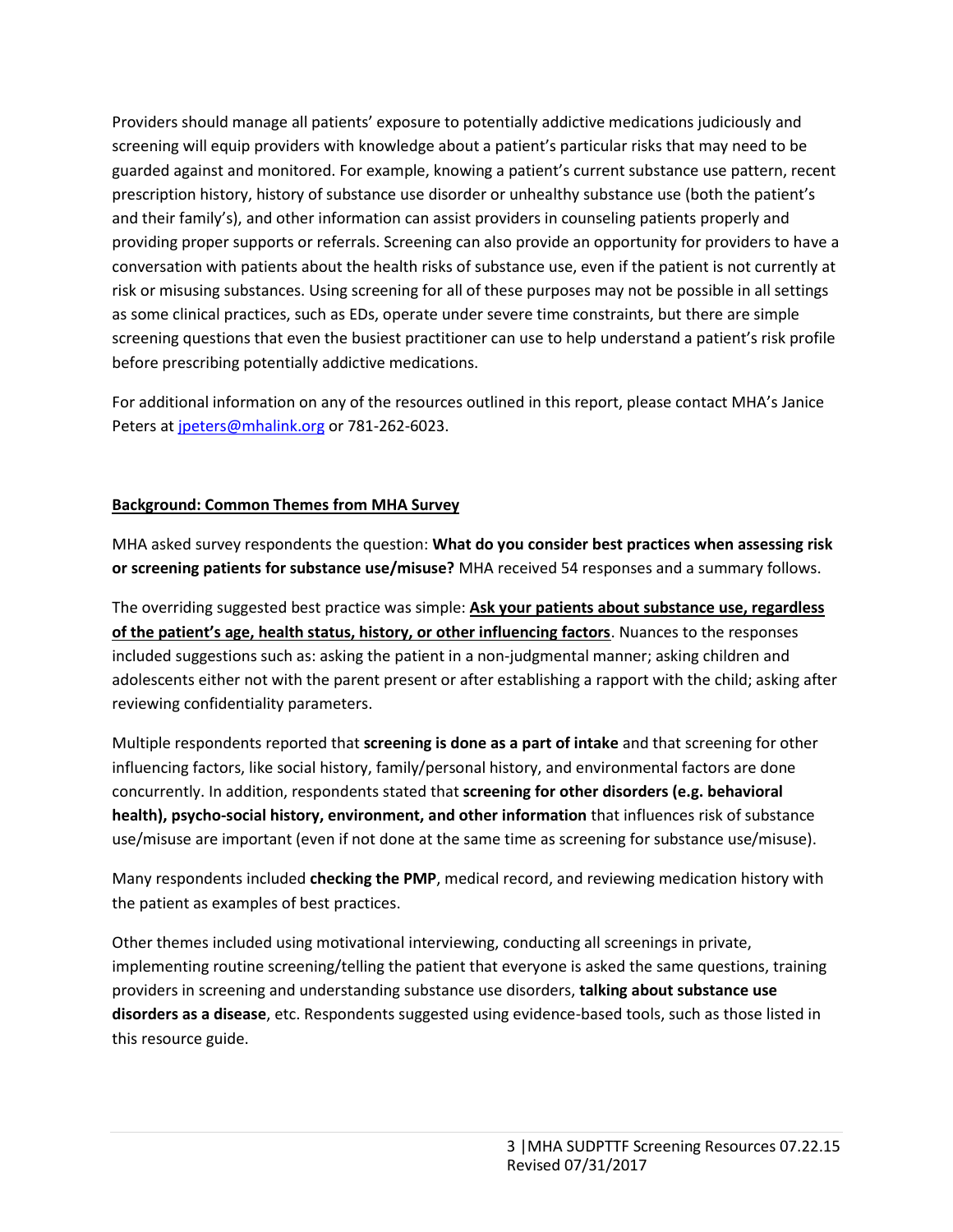#### <span id="page-4-0"></span>**Abbreviation List**

ASSIST – Alcohol Smoking and Substance Involvement Screening Test

AUDIT – Alcohol Use Disorders Identification Test

- BSAS Bureau of Substance Abuse Services (at the Massachusetts Department of Public Health)
- CAGE Cut down, Annoyed, Guilty, Eye opener
- COMM Current Opioid Misuse Measure
- CRAFFT Car, Relax, Alone, Forget, Friends, Trouble

DAST-10 – Drug Abuse Screening Test (10 question version)

HEEADSSS - Home, Education/employment, Activities and peers, Drugs and alcohol, Suicide/depression, Sexuality, Safety from injury or violence

HEADS-ED – Home, Education, Activities and peers, Drugs and alcohol, Suicidality, Emotions/behaviors/thought disturbance, Discharge resources

- NIAAA National Institute on Alcohol Abuse and Alcoholism
- NIDA National Institute on Drug Abuse
- NIH National Institutes of Health
- ORT Opioid Risk Tool
- PROMIS Patient Reported Outcome Measurement Information System
- SAMHSA Substance Abuse and Mental Health Services Administration
- SBIRT Screening, Brief Intervention, and Referral to Treatment
- SIP Short Inventory of Problems
- SOAPP Screener and Opioid Assessment for Patients with Pain
- T-ACE Tolerance, Annoyance, Cut down, Eye opener
- WHO World Health Organization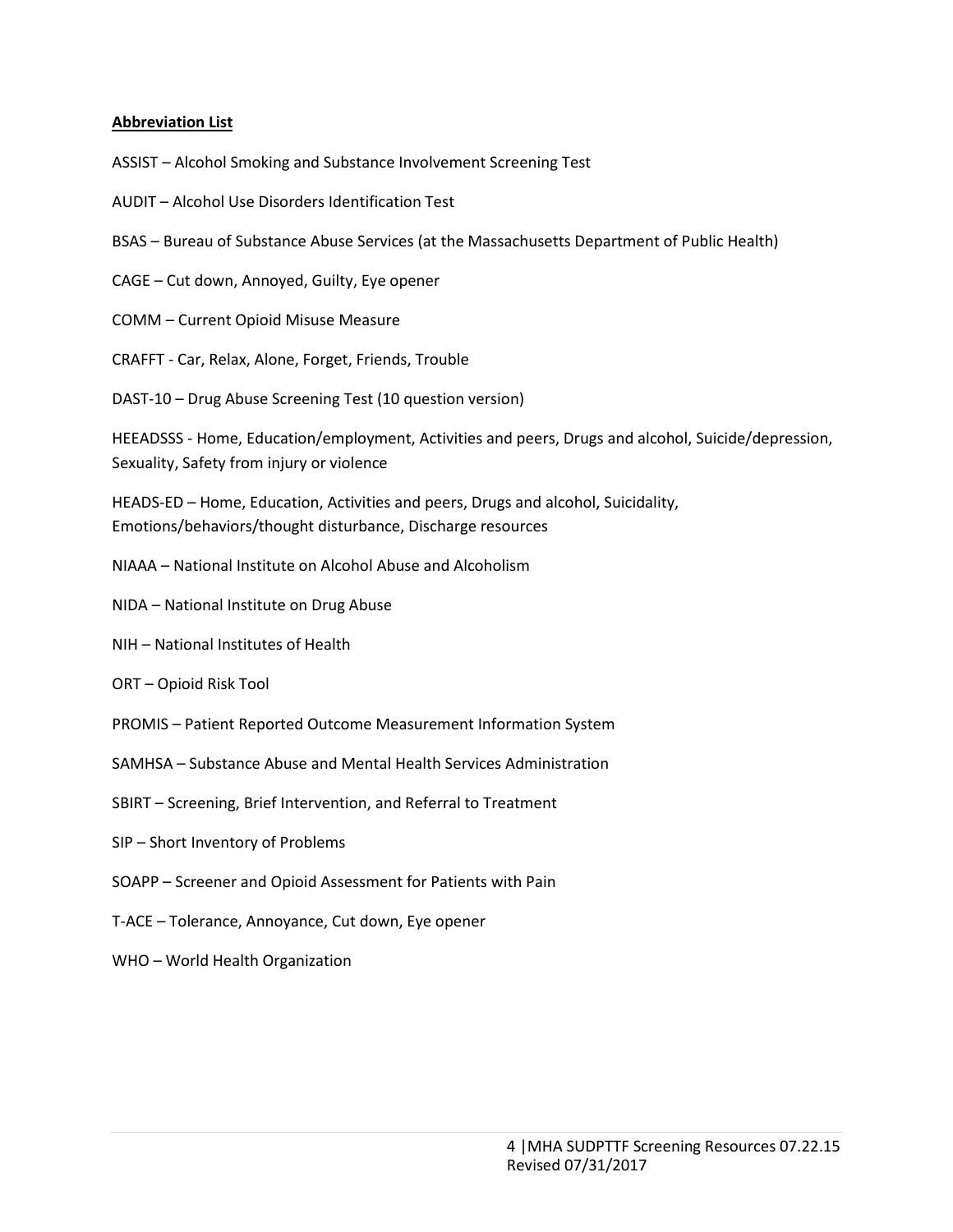## **I. CLINICAL SCREENING TOOLS: ALCOHOL**

1. **NIAAA-1** (National Institute on Alcohol Abuse and Alcoholism Single QuestionScreen) **Number of Questions**: 1 **Population(s)**: 18+ years **Method of Screen**: Conversation between provider and patient **Other Notes**: Useful in any setting.

This single screen question can be used for patients over 18 years and is recommended by the National Institute on Alcohol Abuse and Alcoholism.

- The questions along with some supporting information about brief screening is availablefrom the Institute for Clinical Systems Improvement, at: [https://www.icsi.org/\\_asset/ct0zf4/Brief-](https://www.icsi.org/_asset/ct0zf4/Brief-Screen--FINAL.pdf)[Screen--FINAL.pdf](https://www.icsi.org/_asset/ct0zf4/Brief-Screen--FINAL.pdf)
- A provider pocket guide, which uses the one-question screen and informs providers how to continue to assess the patient if the one-question screen is positive, is available at[:](http://pubs.niaaa.nih.gov/publications/Practitioner/pocketguide/pocket_guide.htm) [http://pubs.niaaa.nih.gov/publications/Practitioner/pocketguide/pocket\\_guide.htm](http://pubs.niaaa.nih.gov/publications/Practitioner/pocketguide/pocket_guide.htm)
- An article about the validation of using a single drug screening question in primary careis available at[:http://www.ncbi.nlm.nih.gov/pmc/articles/PMC2695521/](http://www.ncbi.nlm.nih.gov/pmc/articles/PMC2695521/)

2. **AUDIT-C** (Alcohol Use Disorders Identification Test) **Number of Questions**: 3 **Population(s)**: Adults **Method of Screen**: Conversation between provider and patient **Other Notes**: Useful in any setting. May be used by non-health professionals.

This 3-question screening tool consists of the first 3 questions of the AUDIT (below) and has been validated to identify harmful drinking. The tool can be used on its own or as part of a general discussion of health history. When a positive score is found, it might be helpful to ask the remaining AUDIT questions.

- The U.S. Department of Veteran's Affairs has a comprehensive question list and other resources for AUDIT- C, including information on recommended drinking limits and when you should use the full AUDIT instead. It also provides the AUDIT-C questions and scoring system and is available here: <http://www.queri.research.va.gov/tools/alcohol-misuse/alcohol-faqs.cfm> In addition, the standalone AUDIT-C tool and scoring cards (explaining where a patient's score is in relation to the VA's population), is available here[:](http://www.hepatitis.va.gov/provider/tools/audit-c.asp) <http://www.hepatitis.va.gov/provider/tools/audit-c.asp>
- A standalone version of the tool is available from SAMHSA here[:](http://www.integration.samhsa.gov/images/res/tool_auditc.pdf) [http://www.integration.samhsa.gov/images/res/tool\\_auditc.pdf](http://www.integration.samhsa.gov/images/res/tool_auditc.pdf)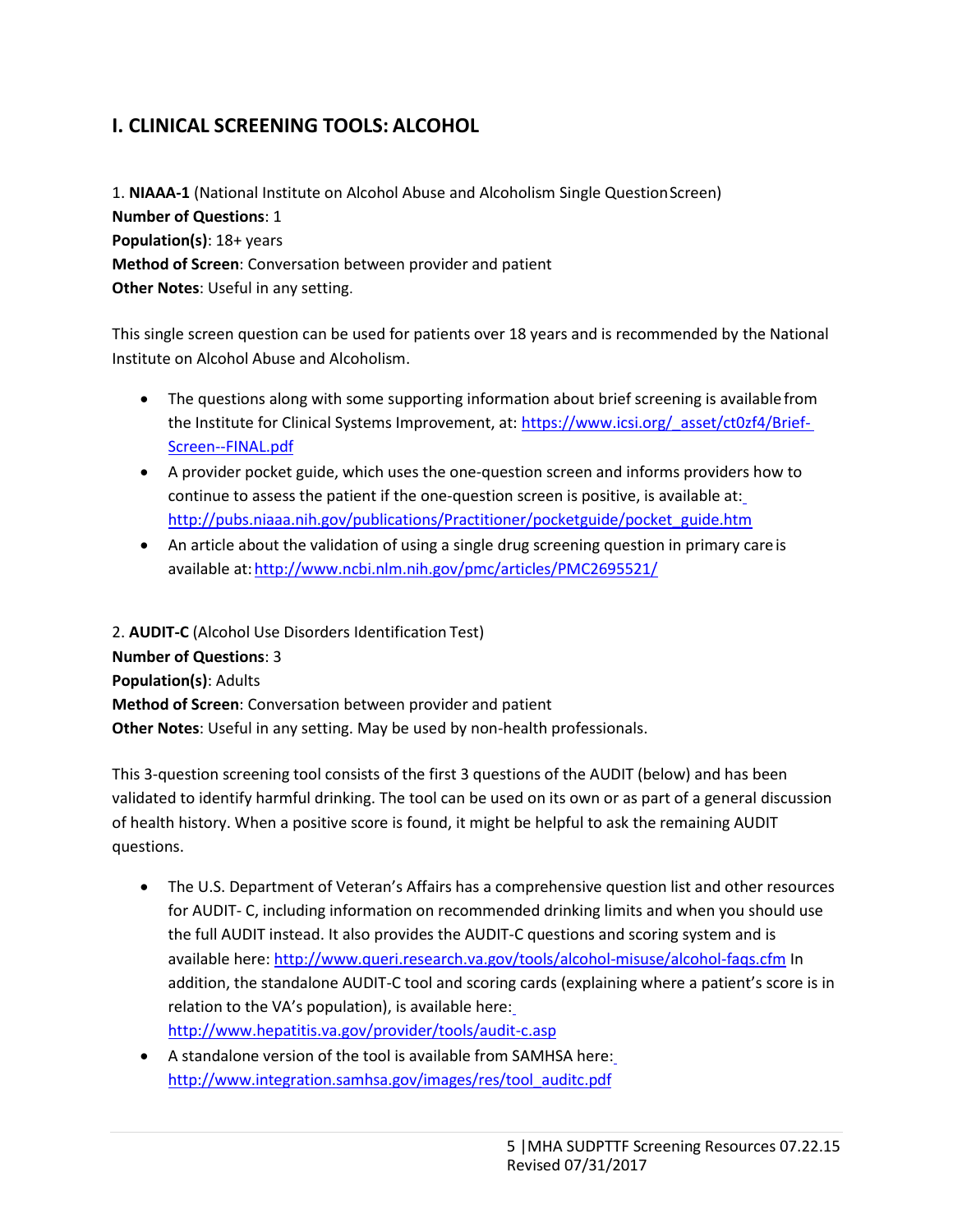## **3. AUDIT Number of Questions:** 10 **Population(s):** Adults

**Method of Screen:** Conversation between provider and patient

**Other Notes:** Helpful to use if patient screens positively under AUDIT-C. Useful in any setting. May be used by non-health professionals. Translations are available in multiple languages from the WHO.

The World Health Organization (WHO) developed this tool in 1982. AUDIT screens for excessive alcohol consumption. It is useful in the clinical setting, but may be used by non-health professionals.

- Appropriate for the following settings: EDs, Primary Care, Surgery, General Hospital Wards, Outpatient Clinics, Psychiatric Hospitals, Courts/Jails/Prisons, Other Health-Related Facilities, Military Services, Work Place Employee Assistance Programs
- Available in questionnaire and interview format
- AUDIT The Alcohol Use Disorders Identification Test, Guidelines for Use in Primary Care,  $2^{nd}$  Ed. A manual introducing the screening tool and providing information on how to handle patients who screen positively is available at[:http://www.talkingalcohol.com/files/pdfs/WHO\\_audit.pdf](http://www.talkingalcohol.com/files/pdfs/WHO_audit.pdf)
- A standalone questionnaire is also available from theNIH[:](http://pubs.niaaa.nih.gov/publications/Audit.pdf) <http://pubs.niaaa.nih.gov/publications/Audit.pdf>
- Another version of the tool is available from SAMHSA[:](http://www.integration.samhsa.gov/AUDIT_screener_for_alcohol.pdf) [http://www.integration.samhsa.gov/AUDIT\\_screener\\_for\\_alcohol.pdf](http://www.integration.samhsa.gov/AUDIT_screener_for_alcohol.pdf)
- Translations of the tool are available in Spanish, Slavic, Norwegian, French, German, Russian, Japanese, Swahili, and several other languages. These are available by writing to: The Department of Mental Health and Substance Dependence, World Health Organization, 1211 Geneva 27, Switzerland.
- An additional resource that may be helpful with AUDIT for patients of concern is NIAAA's "Helping Patients Who Drink Too Much[:](http://www.niaaa.nih.gov/guide) A Clinician's Guide", available at: [http://www.niaaa.nih.gov/guide.](http://www.niaaa.nih.gov/guide)

## **II. CLINICAL SCREENING TOOLS: DRUGS/MEDICATIONS**

1. **NIDA-1** (National Institute on Drug Abuse) **Number of Questions**: 1 **Population(s)**: 18+ years **Method of Screen**: Conversation between provider and patient **Other Notes**: Useful in any setting.

This is a single screen question that can be used for patients over 18 years, recommended by the National Institute on Drug Abuse.

• The question, along with some supporting information about brief screening, is available from the Institute for Clinical Systems Improvement, at: [https://www.icsi.org/\\_asset/ct0zf4/Brief-](https://www.icsi.org/_asset/ct0zf4/Brief-Screen--FINAL.pdf)[Screen--FINAL.pdf](https://www.icsi.org/_asset/ct0zf4/Brief-Screen--FINAL.pdf)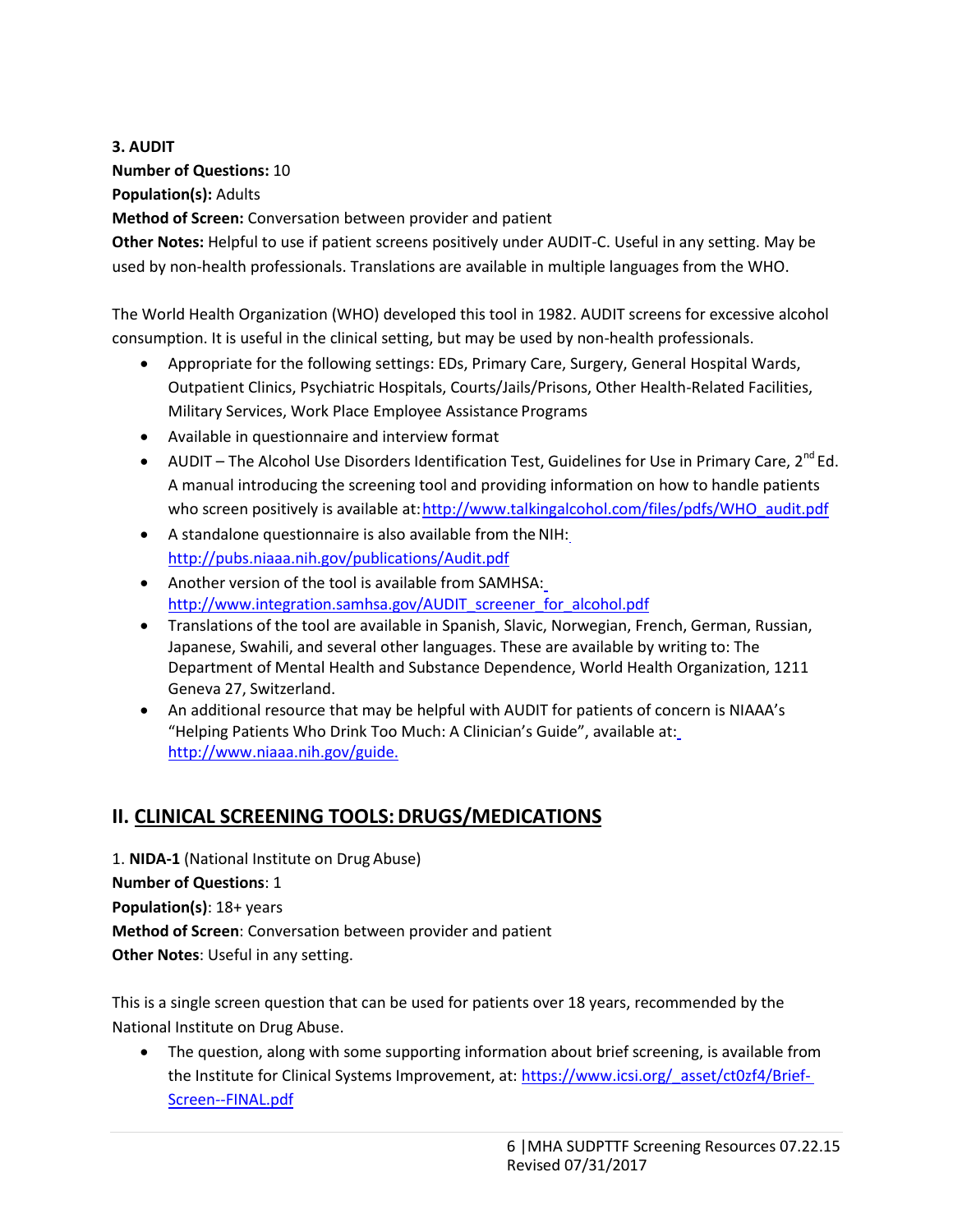- Additional information on how to perform the screen and an online version of the tool for clinicians to use is available at: [http://www.drugabuse.gov/publications/resource-guide](http://www.drugabuse.gov/publications/resource-guide-screening-drug-use-in-general-medical-settings/nida-quick-screen)[screening-drug-use-in-general-medical-settings/nida-quick-screen](http://www.drugabuse.gov/publications/resource-guide-screening-drug-use-in-general-medical-settings/nida-quick-screen)
- An article about the validation of using a single drug screening question in primary care is available at[:http://www.ncbi.nlm.nih.gov/pmc/articles/PMC2911954/](http://www.ncbi.nlm.nih.gov/pmc/articles/PMC2911954/)

2. **DAST-10** (Drug Abuse Screening Test) **Number of Questions**: 10 **Population(s)**: Adolescents and Adults (two versions of the tool) **Method of Screen**: Patient self-reported/self-screen **Other Notes**: On average, takes less than 8 minutes to complete.

This is a 10 question self-assessment that was designed to be used as a brief screening tool for adolescents and adults. There are two different versions: one for adults and one for teens. It screens for drug, not alcohol, use.

 Both versions of the tool, along with information on assessment and use, is available at[:](http://www.integration.samhsa.gov/clinical-practice/screening-tools) <http://www.integration.samhsa.gov/clinical-practice/screening-tools> under the "Drug and Alcohol Use" section.

3. **Opioid Overdose Risk Criteria** 

**Number of Questions**: List of 7 criteria **Population(s)**: Any **Method of Screen**: Provider assessment against criteria **Other Notes**: Useful in any setting. Not yet validated as a screening tool.

Although not validated as a screening tool, certain criteria can help providers understand a patient's risk of (opioid) overdose. For the full list, please see FAQ #2 on Prescribe to Prevent, available at: [http://prescribetoprevent.org/faq-2/.](http://prescribetoprevent.org/faq-2/)

4. **SAMHSA Opioid Overdose Toolkit: Information forPrescribers Number of Questions**: List of 6 criteria **Population(s)**: Any **Method of Screen**: Provider assessment against criteria **Other Notes**: Useful in any setting.

This toolkit contains information for providers on assessing risk of opioid overdose, information on treating opioid overdose, and provides additional resources for providers. (The toolkit also contains information on claims and coding, as well as legal and liability considerations.) Please visit: [https://store.samhsa.gov/shin/content/SMA14-4742/Toolkit\\_Prescribers.pdf](https://store.samhsa.gov/shin/content/SMA14-4742/Toolkit_Prescribers.pdf) to access the toolkit.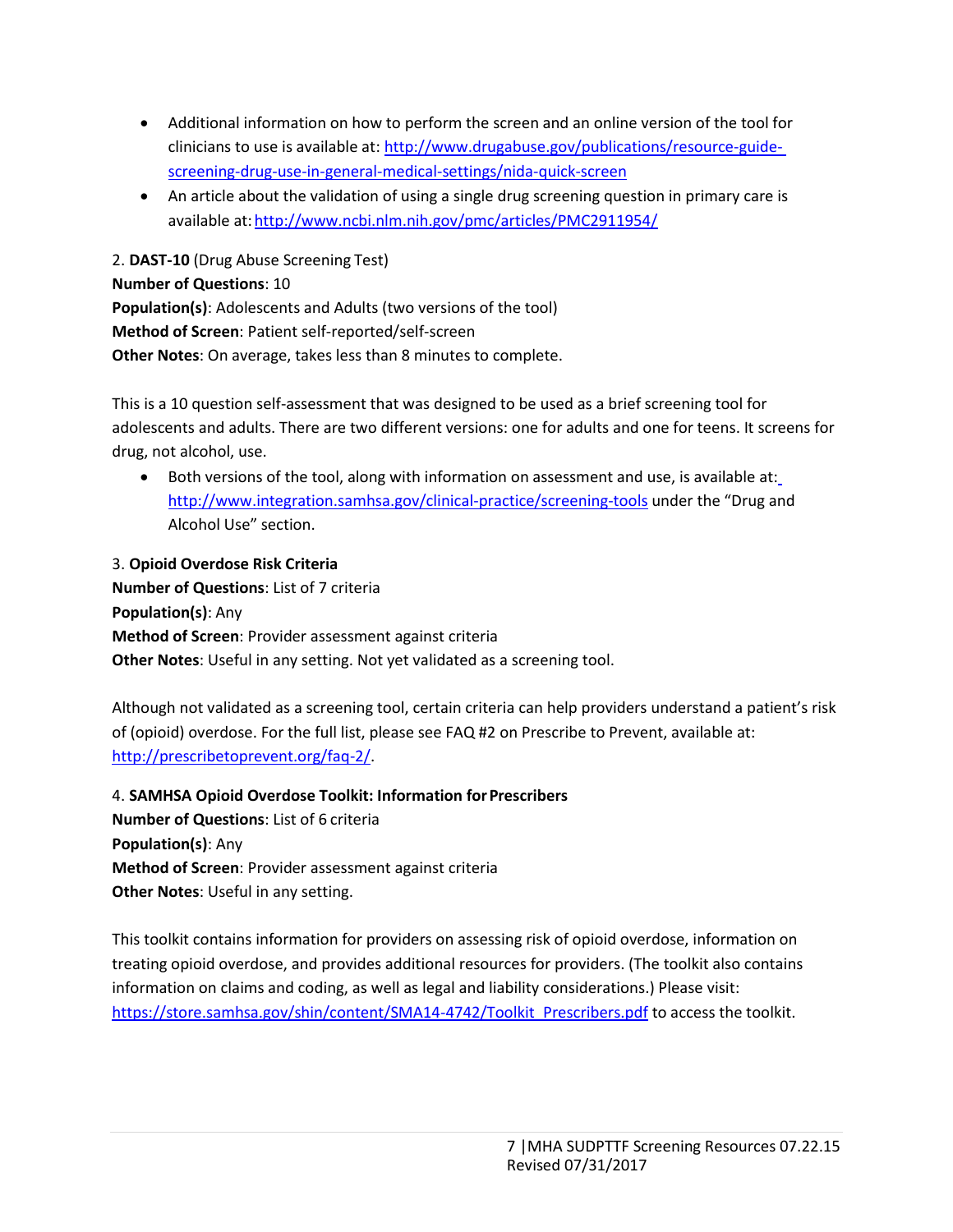## **III. CLINICAL SCREENING TOOLS: POLYSUBSTANCE**

#### **1. CRAFFT or RAFFT**

**Number of Questions**: 5 or 6 (can be more, depending on how in-depth providers want to be) **Population(s)**: Pediatric **Method of Screen**: Conversation between provider and patient **Other Notes**: Brief screening tool for busy providers.

Recommended by the American Academy of Pediatrics' Committee on Substance Abuse for use with persons under 21, this tool assists providers to screen for substance use, high-risk use of alcohol, and other drug use disorders. This also is based on a mnemonic to assist providers in remembering the questions. Depending on the patient's answers, it may be as few as three questions or as many as six.

- The CRAFFT screening tool and information on how to use it is available on the Center for Adolescent Substance Abuse Research's website, at: [http://www.ceasar](http://www.ceasar-boston.org/CRAFFT/index.php)[boston.org/CRAFFT/index.php.](http://www.ceasar-boston.org/CRAFFT/index.php) This site provides a link to request 4x5 pocket cards for clinical use and translations of the questions into multiple languages, including, Chinese, Haitian Creole, French, Hebrew, Japanese, Khmer, Laotian, Russian, Portuguese, Spanish, Turkish, and Vietnamese.
- Providers can also choose to use a patient self-screen version of the CRAFFT questionnaire. This is available at: [http://www.ceasar-boston.org/CRAFFT/pdf/CRAFFT\\_SA\\_English.pdf;](http://www.ceasar-boston.org/CRAFFT/pdf/CRAFFT_SA_English.pdf) this tool is available in the languages listed above at [http://www.ceasar](http://www.ceasar-boston.org/CRAFFT/selfCRAFFT.php)[boston.org/CRAFFT/selfCRAFFT.php.](http://www.ceasar-boston.org/CRAFFT/selfCRAFFT.php)
- This tool is approved by MassHealth.
- More information about CRAFFT is available in a 2014 JAMA article available at[:](http://www.ncbi.nlm.nih.gov/pmc/articles/PMC4270364/pdf/nihms636996.pdf) <http://www.ncbi.nlm.nih.gov/pmc/articles/PMC4270364/pdf/nihms636996.pdf>

2. **HEADSSS** or **HEADS-ED** Assessment (Home, Education, Eating, Activities and peers, Drugs and alcohol, Suicidality, Emotions/behaviors/though disturbance, Discharge resources)

**Number of Questions**: 7 question areas (providers are likely to ask more than 7 questions) **Population(s)**: Pediatric

**Method of Screen**: Conversation between provider and patient

**Other Notes**: HEADS-ED was specifically developed for EDs as an abbreviated version of the longer tool.

These tools are broad-based and are used with pediatric populations to assess substance use and psychosocial history. The HEADS-ED tool is available, along with training videos and other resources, at: [http://www.heads-ed.com/en/headsed/HEADSED\\_Tool\\_p3751.html](http://www.heads-ed.com/en/headsed/HEADSED_Tool_p3751.html)

 This article from *Modern Medicine* discusses and presents information about the HEEADSSS tool, its use, and the tool itself. It available at: (2014[\)](http://contemporarypediatrics.modernmedicine.com/contemporary-pediatrics/content/tags/adolescent-medicine/heeadsss-30-psychosocial-interview-adolesce) [http://contemporarypediatrics.modernmedicine.com/contemporary](http://contemporarypediatrics.modernmedicine.com/contemporary-pediatrics/content/tags/adolescent-medicine/heeadsss-30-psychosocial-interview-adolesce)[pediatrics/content/tags/adolescent-medicine/heeadsss-30-psychosocial-interview-adolesce.](http://contemporarypediatrics.modernmedicine.com/contemporary-pediatrics/content/tags/adolescent-medicine/heeadsss-30-psychosocial-interview-adolesce)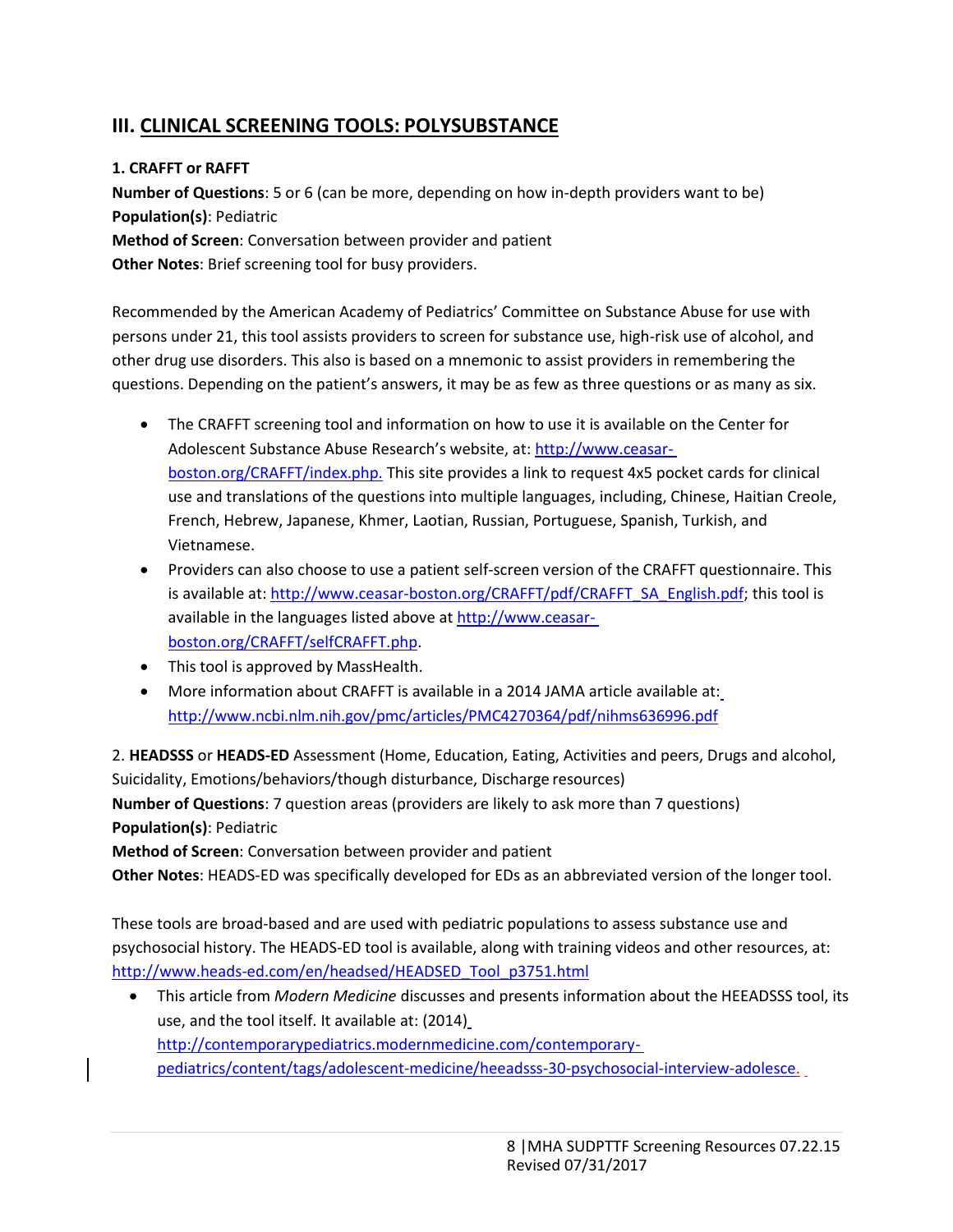3. **CAGE, CAGE-AID, T-ACE Number of Questions**: 4 **Population(s)**: CAGE and CAGE-AID – 16+ years; T-ACE – pregnant women **Method of Screen**: Conversation between provider and patient **Other Notes**: Brief screening tool for busy providers.

CAGE/CAGE-AID: CAGE is comprised of four, easy-to-remember questions relating to whether the patient needs to Cut down on substance use, has felt Annoyed by criticism about substance use, has experienced Guilty feelings about substance use, and/or has taken a "morning Eye opener". It uses the mnemonic "CAGE" associated with the capitalized letters in the preceding sentence to assist practitioners remember the questions. This originally was developed to detect problematic drinking patterns (CAGE), but has been adapted to cover alcohol and other drug use (CAGE-AID). According to the NIH Institute on Alcohol Abuse and Alcoholism, "Two positive responses are considered a positive test and indicate further assessment…"

- **PLEASE NOTE: While this tool is still used by some providers, many organizations and providers are moving away from using it in favor of other tools that have been more recently validated.**
- The CAGE and CAGE-AID questions are available at[:](http://www.hopkinsmedicine.org/johns_hopkins_healthcare/downloads/CAGE%20Substance%20Screening%20Tool.pdf) [http://www.hopkinsmedicine.org/johns\\_hopkins\\_healthcare/downloads/CAGE%20Substance%](http://www.hopkinsmedicine.org/johns_hopkins_healthcare/downloads/CAGE%20Substance%20Screening%20Tool.pdf) [20Screening%20Tool.pdf](http://www.hopkinsmedicine.org/johns_hopkins_healthcare/downloads/CAGE%20Substance%20Screening%20Tool.pdf)
- A singular tool of CAGE-AID questions is available at[:](http://www.integration.samhsa.gov/images/res/CAGEAID.pdf) <http://www.integration.samhsa.gov/images/res/CAGEAID.pdf>

T-ACE is a set of questions based on the CAGE questions and, similarly, uses a mnemonic to assist providers to remember the questions. The mnemonic stands for Tolerance, Annoyed, Cut down, and Eye-Opener. Both CAGE and T-ACE are aimed at identifying alcohol problems over a lifetime, but the T-ACE is helpful in understanding the range of use and is based on DSM-III-R criteria. Scoring two points or more is considered positive.

- T-ACE takes less than one minute to ask a patient and can be used in any population, but can be used with pregnant women.
	- o For information on using this tool and similar tools with pregnant women, please visit: <http://pubs.niaaa.nih.gov/publications/arh25-3/204-209.htm>
- This tool, along with others (CAGE and AUDIT) are available at[:](http://pubs.niaaa.nih.gov/publications/arh28-2/78-79.htm) <http://pubs.niaaa.nih.gov/publications/arh28-2/78-79.htm> CAGE, T-ACE, and AUDIT available in one tool from NIH, available at: <http://pubs.niaaa.nih.gov/publications/arh28-2/78-79.htm>

4. **ASSIST** (Alcohol Smoking and Substance Involvement ScreeningTest) **Number of Questions**: 7 question areas **Population(s)**: Adults **Method of Screen**: Conversation between provider and patient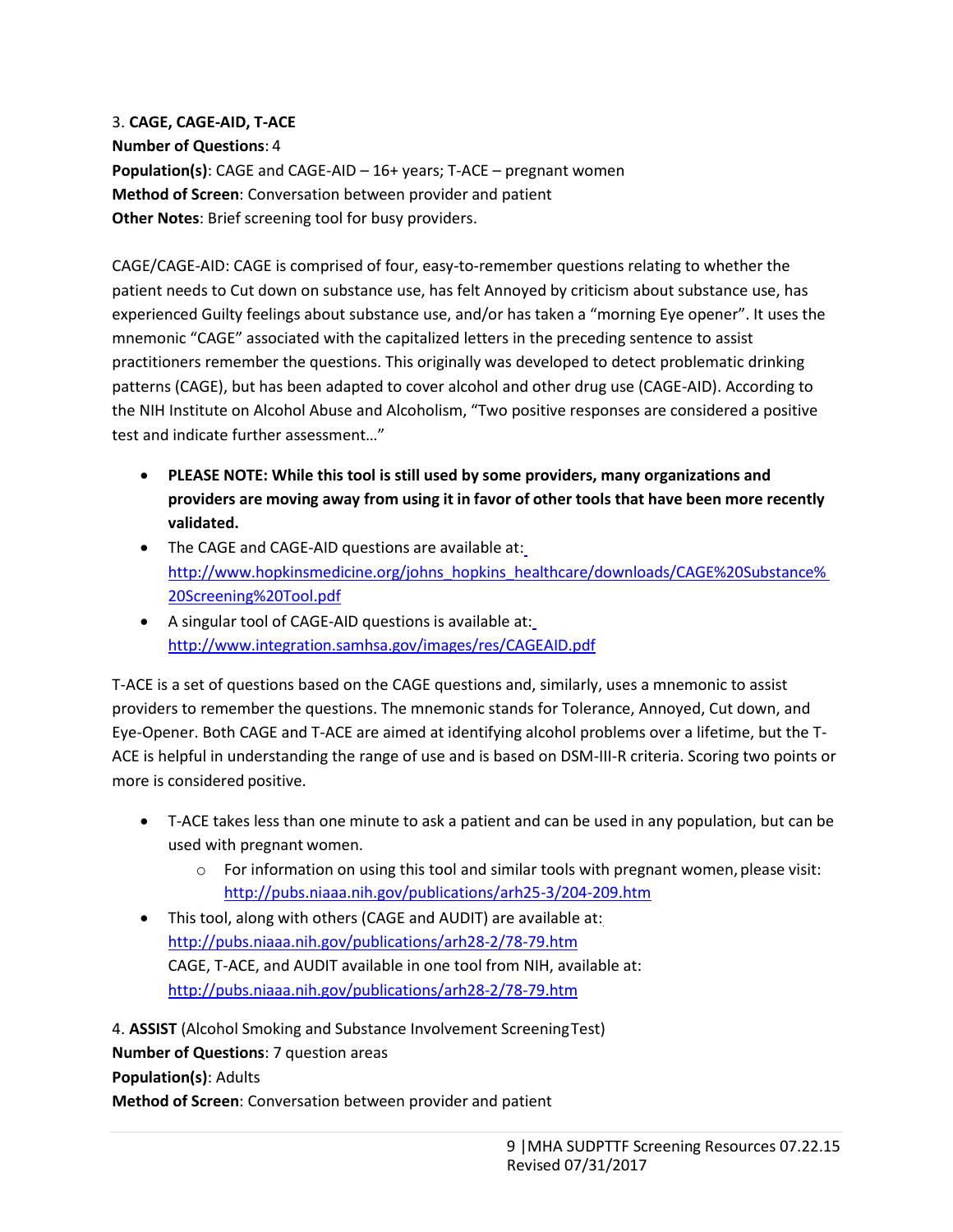**Other Notes**: Generally used in primary care settings. Available in multiple languages.

Developed by WHO in 1997, in conjunction with addiction specialists to respond to public health substance use problems, this tool was geared for use in primary care settings. WHO has published guides on ASSIST screening processes and use in primary care settings, brief interventions (in primary care settings), and self-help in decreasing or eliminating substance use.

- The **ASSIST screening tool questionnaire** is available in English on WHO's website[:](http://www.who.int/substance_abuse/activities/assist_v3_english.pdf) [http://www.who.int/substance\\_abuse/activities/assist\\_v3\\_english.pdf.](http://www.who.int/substance_abuse/activities/assist_v3_english.pdf) In addition to English, the tool is available in Arabic, Chinese, Farsi, French, German, Hindi, Portuguese, and Spanish. Translations are available at: [http://www.who.int/substance\\_abuse/activities/assist\\_test/en/](http://www.who.int/substance_abuse/activities/assist_test/en/)
- There is a **manual that introduces the screening tool and provides information on how to incorporate it into practice**, available in English at[:](http://whqlibdoc.who.int/publications/2010/9789241599382_eng.pdf?ua=1) [http://whqlibdoc.who.int/publications/2010/9789241599382\\_eng.pdf?ua=1](http://whqlibdoc.who.int/publications/2010/9789241599382_eng.pdf?ua=1) and in Spanish at[:](http://www.who.int/substance_abuse/activities/assist_screening_spanish.pdf?ua=1) [http://www.who.int/substance\\_abuse/activities/assist\\_screening\\_spanish.pdf?ua=1](http://www.who.int/substance_abuse/activities/assist_screening_spanish.pdf?ua=1)
- Another **manual on brief intervention** used in conjunction with ASSIST is available in English at[:](http://whqlibdoc.who.int/publications/2010/9789241599399_eng.pdf?ua=1) [http://whqlibdoc.who.int/publications/2010/9789241599399\\_eng.pdf?ua=1](http://whqlibdoc.who.int/publications/2010/9789241599399_eng.pdf?ua=1) and in Spanish at[:](http://www.who.int/substance_abuse/activities/assist_intervention_spanish.pdf?ua=1) [http://www.who.int/substance\\_abuse/activities/assist\\_intervention\\_spanish.pdf?ua=1](http://www.who.int/substance_abuse/activities/assist_intervention_spanish.pdf?ua=1)
- A **self-help guide for patients** who want to cut down or stop using substances is available in English at: [http://whqlibdoc.who.int/publications/2010/9789241599405\\_eng.pdf?ua=1](http://whqlibdoc.who.int/publications/2010/9789241599405_eng.pdf?ua=1) and in Spanish at: [http://www.who.int/substance\\_abuse/activities/assist\\_selfhelp\\_spanish.pdf?ua=1.](http://www.who.int/substance_abuse/activities/assist_selfhelp_spanish.pdf?ua=1) Additional **self-help resources** are available at: [http://rethinkingdrinking.niaaa.nih.gov/.](http://rethinkingdrinking.niaaa.nih.gov/)
- Additional information and resources can be found at[:](http://www.who.int/substance_abuse/activities/assist/en/) [http://www.who.int/substance\\_abuse/activities/assist/en/](http://www.who.int/substance_abuse/activities/assist/en/)

5. **Short Inventory of Problems (SIP -AD) Number of Questions**: 10-15 **Population(s)**: Adults, College Students **Method of Screen**: Patient self-screen **Other Notes**: None

This tool, originally developed to measure consequences of drinking, has been adapted to be used for both drugs and alcohol. It assesses physical, social, intra-and-interpersonal consequences, among others. The tool is available at: [http://bit.ly/SIP-AD\\_inst. T](http://bit.ly/SIP-AD_inst)he page explains that the links to the SIP bring up an older version and how to adapt it for drug and alcohol use assessment.

6. **PROMIS** (Patient Reported Outcome Measurement InformationSystem) **Number of Questions**: Varies **Population(s)**: Dependent on which tool provider selects – Adult and Pediatric available **Method of Screen**: Varies **Other Notes**: None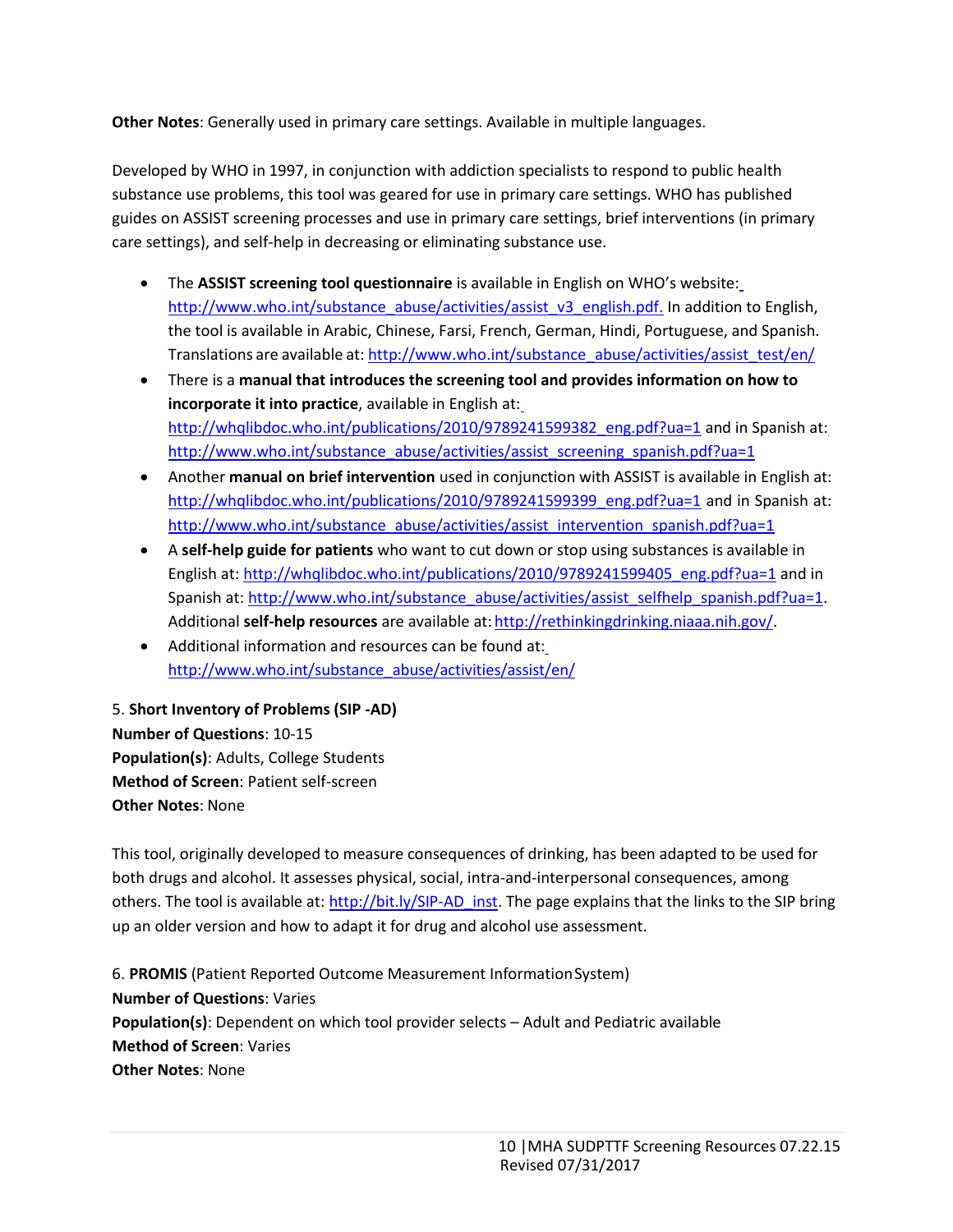- Adult and Pediatric-specific screenings for multiple issues, including but not limited to: depression, emotional distress (anger, anxiety, etc.), pain behavior (adult only), pain interference, a variety of social relationship screening tools, alcohol use (adult only), etc.
- For use in clinical practice and research, but notdisease-specific
- Tools are translated into multiple languages
- General Resource Landing Page: <http://www.nihpromis.org/#2>
- FAQs: <http://www.nihpromis.org/faqs>
- Information for Clinicians: http://www.nihpromis.org/Clinicians/CliniciansHome.aspx

#### **IV. CLINICAL SCREENING TOOLS: LONG-TERM PAINTHERAPY**

1. **ORT** (Opioid Risk Tool) **Number of Questions**: 5 **Population(s)**: Adults **Method of Screen**: Patient self-screen **Other Notes**: Generally used in primary care settings.

This 5-question screening tool assists providers in understanding a patient's risk of certain behaviors that are commonly associated with unhealthy substance use in pain patients.

 An online and printable version of the tool, together with information about advantages and limitations, are available at: <http://www.opioidrisk.com/node/884>

2. **SOAPP** (Screener and Opioid Assessment for Patients with Pain)

**Number of Questions**: 5-24

**Population(s)**: Any patient being considered for long-term opioid therapy

**Method of Screen**: Patient self-screen

**Other Notes**: Can be administered by physicians, physician assistants, office staff, or nurses; tool has a 4<sup>th</sup> grade reading level.

The SOAPP tool aims to assess a patient's relative risk for developing problems if long-term opioid therapy is used as treatment. It consists of 5-24 questions. It assists providers in understanding the level of monitoring that may be necessary for a patient on long-term opioid therapy.

- Appropriate for any patient being considered for long-term opioidtherapy
- Several versions of the tool were developed, ranging from 5-24 questions to assist providers who may have limited time. Information on the variations of accuracy on each is available at[:](https://www.painedu.org/soapp/SOAPP_tradeoff.pdf) [https://www.painedu.org/soapp/SOAPP\\_tradeoff.pdf](https://www.painedu.org/soapp/SOAPP_tradeoff.pdf)
- The 5 question screening tool, along with all others, is available at[:](https://www.painedu.org/soapp-development.asp) <https://www.painedu.org/soapp-development.asp>
- The 14 question screening tool is available at: [http://nhms.org/sites/default/files/Pdfs/SOAPP-](http://nhms.org/sites/default/files/Pdfs/SOAPP-14.pdf)[14.pdf](http://nhms.org/sites/default/files/Pdfs/SOAPP-14.pdf)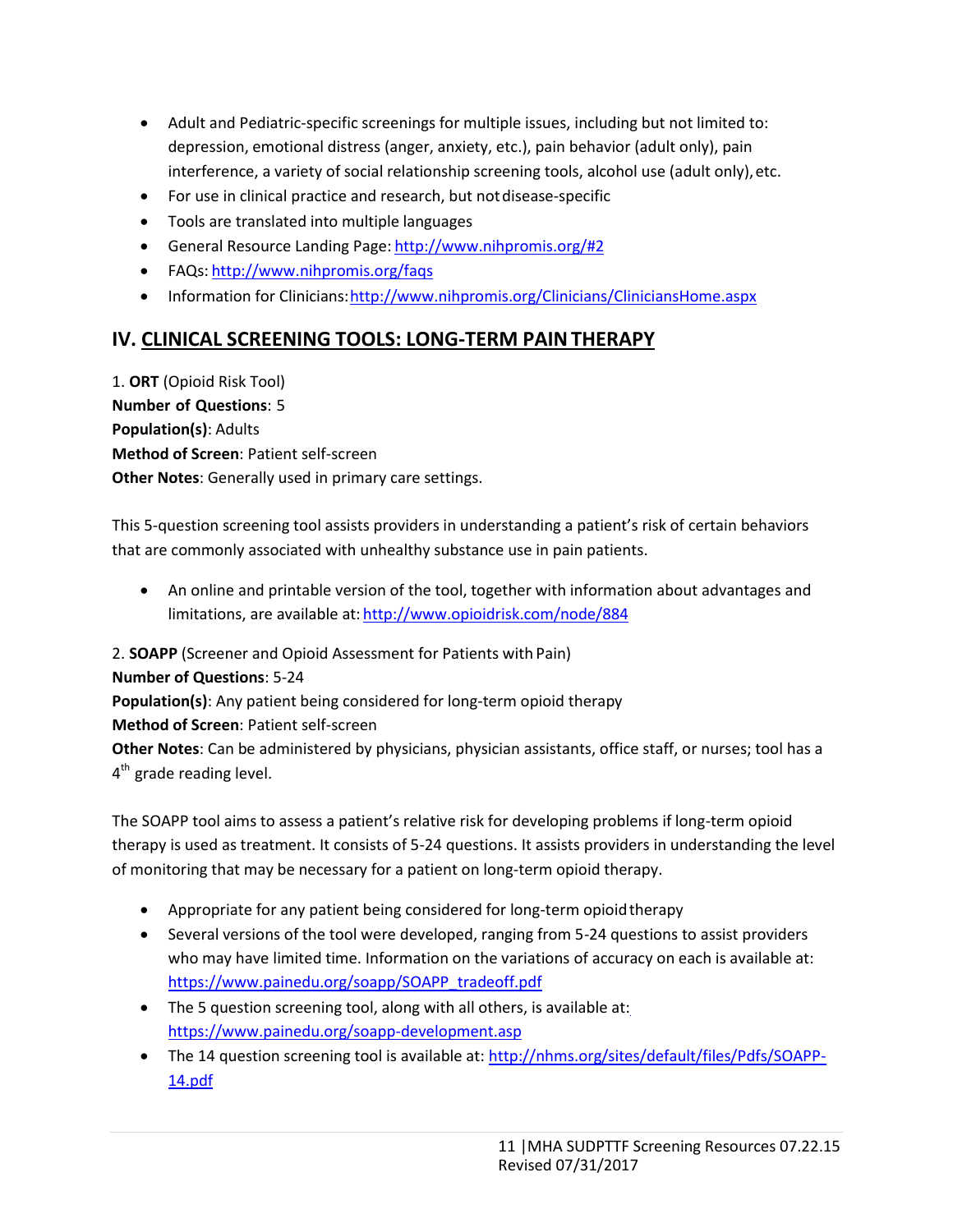3. **COMM** (Current Opioid Misuse Measure) **Number of Questions**: 17 **Population(s)**: Any patient on long-term opioid therapy **Method of Screen**: Patient self-screen **Other Notes**: None

This is a patient self-assessment tool that helps providers identify patients who are misusing their opioid medications. Contrasting with SOAPP, which is aimed at identifying patients who are at-risk for misuse prior to initiating long-term opioid therapy, this tool assesses concurrent misuse and is helpful to use during opioid treatment. The tool contains 17 questions and may also help develop strategies for patients to minimize misuse.

This tool is available at[: http://www.painedu.org/soapp.asp](http://www.painedu.org/soapp.asp)

4. **Screening tools and information geared towards patients being considers for long-term opioid therapy are available at**: [http://www.opioidrisk.com/node/1115.](http://www.opioidrisk.com/node/1115) This site provides information on what patients may be appropriate candidates to refer for long-term therapy and appropriate screening tools to be used at regular intervals before treatment and after treatment has commenced.

#### **V. CLINICAL SCREENING TOOLS: PREGNANT WOMEN**

**1. 4 P's**

**Number of Questions**: 4 **Population(s)**: Pregnant women **Method of Screen**: Conversation between patient and provider **Other Notes**: Screening prior to and during pregnancy is recommended; patients should be screened once every trimester.

This screening tool is often used to begin the discussion about drug or alcohol use, asking about the patient's Parents, Partner, Past, and Present. Any woman who answers yes to one or more questions should be referred for further assessment. The 4 P's were published in "A Practice Guide to Intervention in Health and Social Services with Pregnant and Postpartum Addicts and Alcoholics: Theoretical Framework, Brief Screening Tool, Key Interview Questions, and Strategies for Referral to Recovery Resources."<sup>1</sup>

<sup>1</sup>*Ewing, H., Martinez (CA): The Born Free Project, Contra Costa County Department of Health Services; 1990.*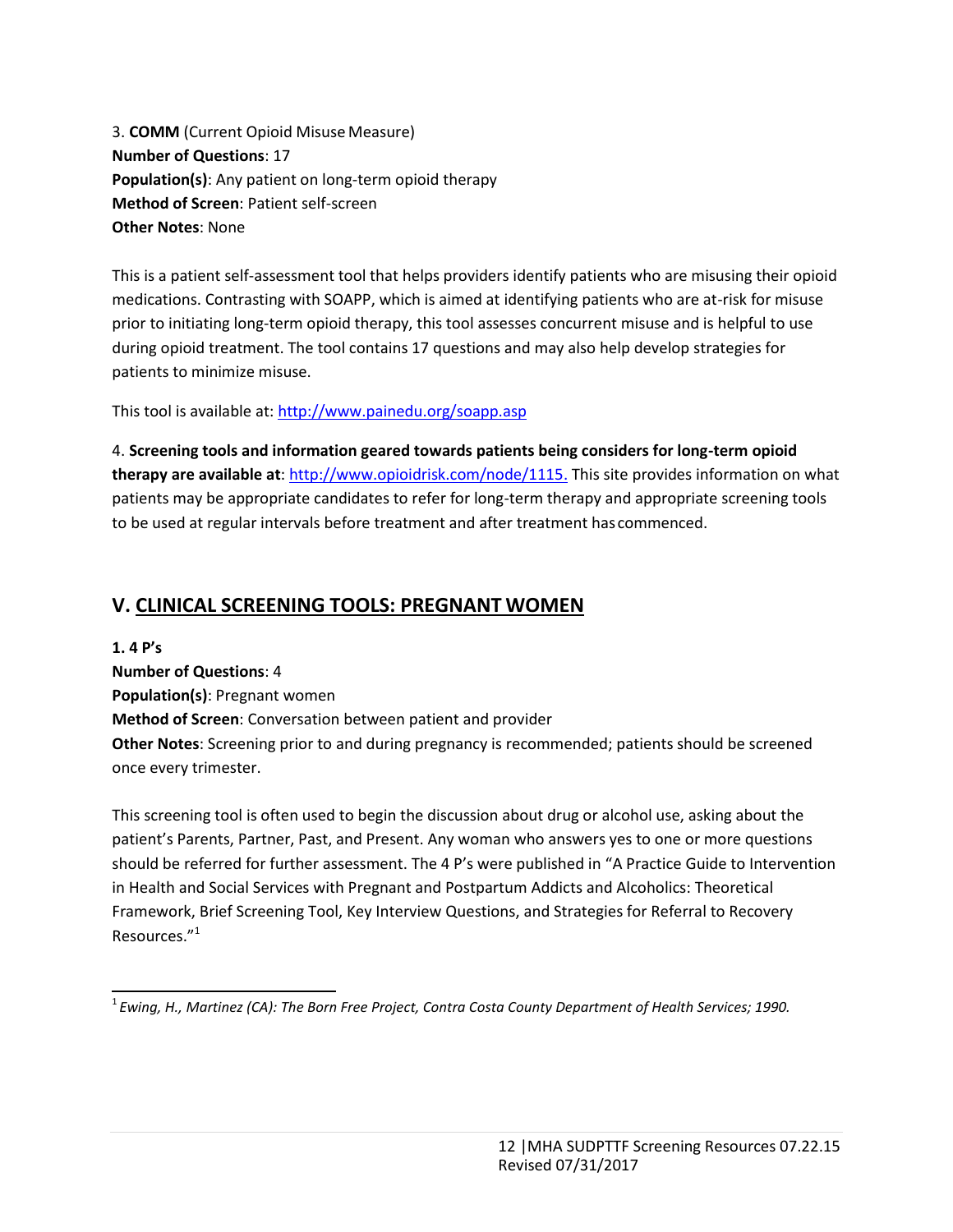**2. 4 P's Plus Number of Questions**: 5 **Population(s)**: Pregnant women **Method of Screen**: Conversation between patient and provider **Other Notes**: Screening prior to and during pregnancy is recommended; patients should be screened once every trimester.

This tool builds on the previous 4 P's and is validated to identify patients who are at risk for substance use (drugs, alcohol, or tobacco).

- The 4 P's Plus tool is listed and explained in the following article on its validation, first published in the *Journal of Perinatology*, available at [:](http://www.nature.com/jp/journal/v27/n12/pdf/7211823a.pdf) <http://www.nature.com/jp/journal/v27/n12/pdf/7211823a.pdf>
- Providers may need to obtain a license for the tool at: http://www.ntiupstream.com/4psabout/

## 3. **Five A's of Smoking Cessation – Smoking Cessation During Pregnancy**

**Number of Questions**: 5

**Population(s)**: Pregnant women

**Method of Screen**: Conversation between patient and provider

**Other Notes**: Every patient should receive the screening at least once every trimester.

These questions were modified to assess pregnant women from 2008 clinical practice guidelines (original guidelines were published by the U.S. Department of Health and Human Services) and are now endorsed by the American College of Obstetricians and Gynecologists. The questions facilitate a quick conversation between the provider and patient, allowing the provider to share additional information and interventions if the patient screens positive.

- The Five A's of Smoking Cessation and additional resources can be found on ACOG's website at[:](http://www.acog.org/Resources-And-Publications/Committee-Opinions/Committee-on-Health-Care-for-Underserved-Women/Smoking-Cessation-During-Pregnancy) [http://www.acog.org/Resources-And-Publications/Committee-Opinions/Committee-on-Health-](http://www.acog.org/Resources-And-Publications/Committee-Opinions/Committee-on-Health-Care-for-Underserved-Women/Smoking-Cessation-During-Pregnancy)[Care-for-Underserved-Women/Smoking-Cessation-During-Pregnancy](http://www.acog.org/Resources-And-Publications/Committee-Opinions/Committee-on-Health-Care-for-Underserved-Women/Smoking-Cessation-During-Pregnancy)
- ACOG provides a clinician's guide, "Smoking Cessation During Pregnancy", which lists the Five A's of Smoking Cessation and assists providers in implementing them into their practice. This is available at:

[https://www.acog.org/~/media/Departments/Tobacco%20Alcohol%20and%20Substance%20Ab](https://www.acog.org/~/media/Departments/Tobacco%20Alcohol%20and%20Substance%20Abuse/SCDP.pdf) [use/SCDP.pdf](https://www.acog.org/~/media/Departments/Tobacco%20Alcohol%20and%20Substance%20Abuse/SCDP.pdf)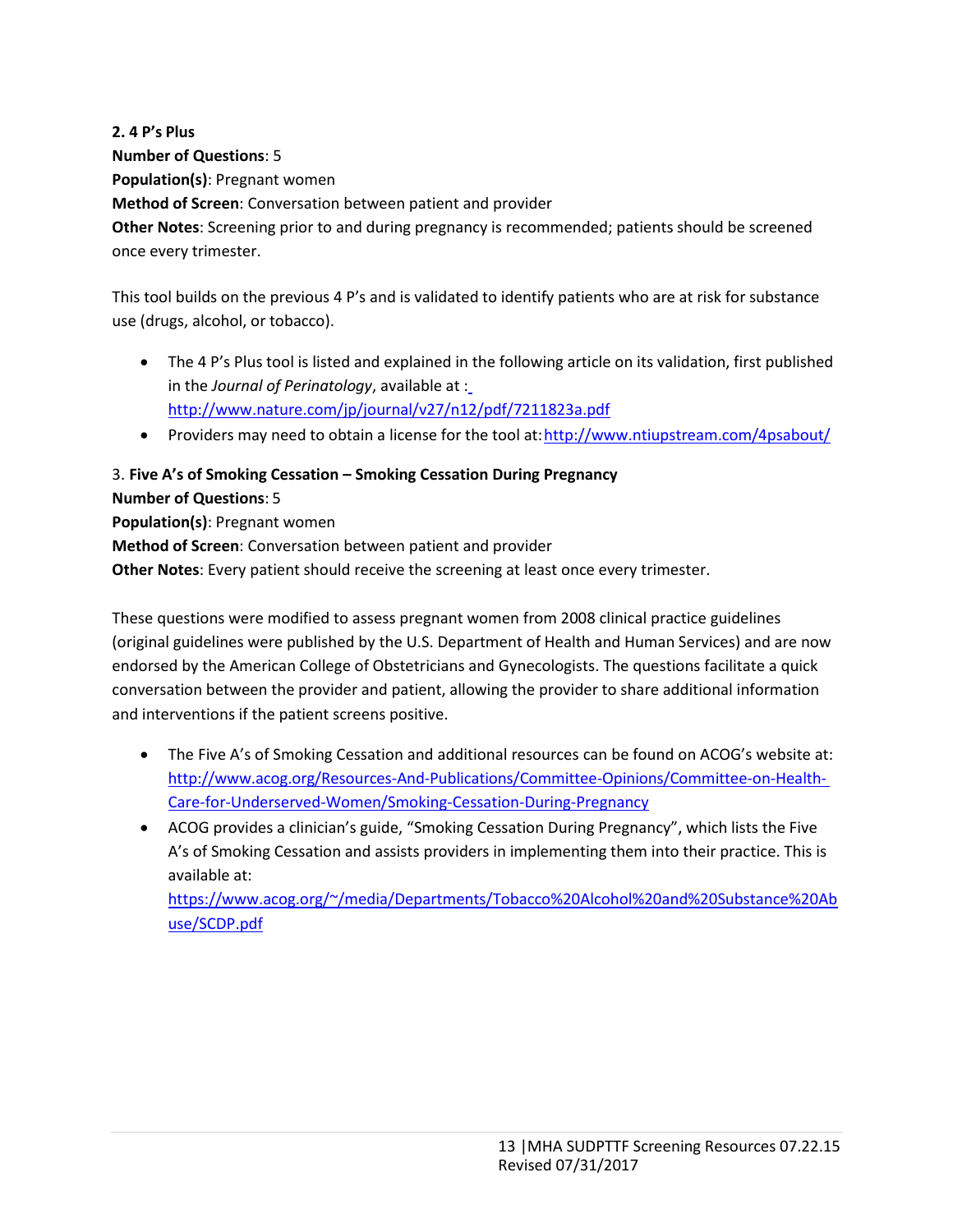# **VI. CLINICAL SCREENING TOOLS: NOT SUBSTANCE RELATED, CAN BE USED CONCURRENTLY TO FULLY ASSESS PATIENT**

MHA surveyed members, asking the following question: **Are there other screening tools or general resources, which aren't related to substance use/misuse, that you find helpful in drawing out pertinent information?** Below is a summary of respondents' suggestions and, where possible, information on screening tools in that area. (Please note: For brevity, some suggestions are covered elsewhere in this document and were not duplicated here.)

**Anxiety (GAD, GAD7, Beck Anxiety Inventory (BAI))** – This screening tool assesses a patient for generalized anxiety disorder, which is a manifestation of extreme worrying about everyday things when there is little or no basis for the worrying. This tool is available from AACME's Opioid Risk website at: [http://www.opioidrisk.com/node/3706.](http://www.opioidrisk.com/node/3706) Notably, the first two questions of this 7-question screening tool may be used separately (known as GAD-2) to screen for anxiety disorder.

More information on GAD, including causes, signs/symptoms, diagnosis, treatments, etc., is available from NIH at: [http://www.nimh.nih.gov/health/topics/generalized-anxiety-disorder-gad/index.shtml.](http://www.nimh.nih.gov/health/topics/generalized-anxiety-disorder-gad/index.shtml) Additionally, NIH publishes a brochure for patients in both English and Spanish, available at: [http://www.nimh.nih.gov/health/publications/generalized-anxiety-disorder-gad/index.shtml.](http://www.nimh.nih.gov/health/publications/generalized-anxiety-disorder-gad/index.shtml)

Another tool is the Beck Anxiety Inventory (BAI), a 21-question survey assessing anxiety. This is available for purchase at: [http://www.beckinstitute.org/beck-inventory-and-scales/.](http://www.beckinstitute.org/beck-inventory-and-scales/)

**Depression (PHQ2 and PQH9, Beck Depression Inventory (BDI-II))** – Identifying and properly treating depression can help treat or improve pain. The Patient Health Questionnaire, or PHQ, can be used in full (9 questions) or a shortened version (2 questions) to evaluate a patient for depression. The AACME's Opioid Risk website provides information on why clinicians should screen for depression, when to use the 2- and 9-question versions, and links to the screening tools in various languages. This is available at: [http://www.opioidrisk.com/node/3615.](http://www.opioidrisk.com/node/3615) SAMHSA provides a version of the PHQ-9 in English and Spanish, as well as a modified version for adolescents. Also, SAMHSA provides additional resources for screening and a depression tool kit to help primary care providers recognize and manage depression. All SAMHSA depression resources are available at[: http://www.integration.samhsa.gov/clinical](http://www.integration.samhsa.gov/clinical-practice/screening-tools)[practice/screening-tools.](http://www.integration.samhsa.gov/clinical-practice/screening-tools)

Another tool is the Beck Depression Inventory (BDI-II), a 21-question survey evaluating a patient's depression severity. This is available for purchase at: [http://www.beckinstitute.org/beck-inventory-and](http://www.beckinstitute.org/beck-inventory-and-scales/)[scales/.](http://www.beckinstitute.org/beck-inventory-and-scales/)

**Suicide Risk (C-SSRS, SAFE-T, SBQ-R)** – SAMHSA provides information on three different suicide risk assessment tools. The Columbia-Suicide Severity Rating Scale (C-SSRS) does not require mental health training to administer. The SAFE-T, or Suicide Assessment Five-Step Evaluation and Triage tool, was developed specifically for mental health professionals. The Suicide Behaviors Questionnaire (SBQ-R) evaluates a patient's suicidal thoughts and behaviors. All of these are available at: [http://www.integration.samhsa.gov/clinical-practice/screening-tools.](http://www.integration.samhsa.gov/clinical-practice/screening-tools)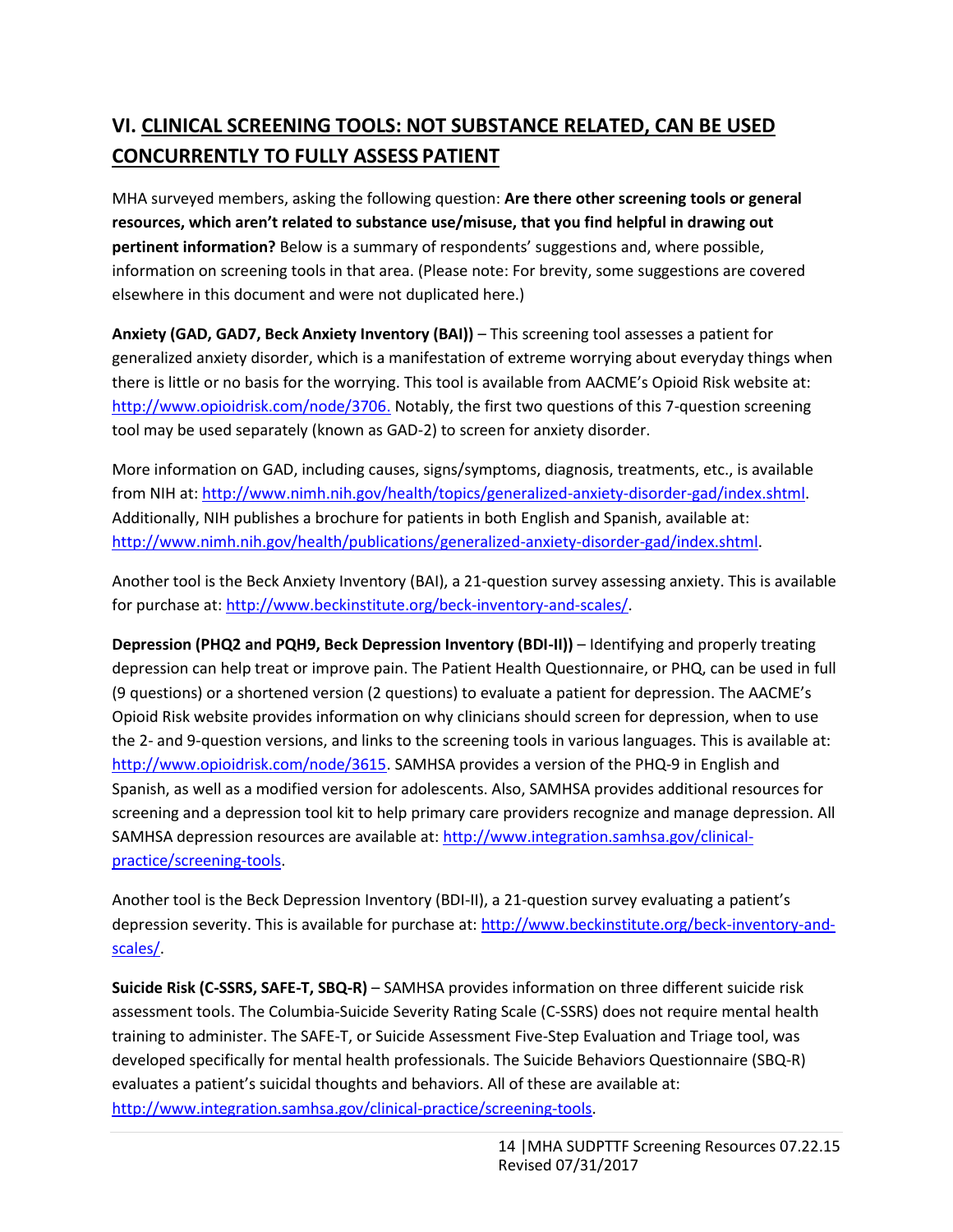**Domestic Violence** – Screening for domestic violence can take many forms, including but not limited to physical, sexual, verbal/emotional, or neglect. It can cover many aspects of domestic life, including intimate partner violence, child abuse, elder abuse, and sexual violence. Many resources are available from the CDC at: [http://www.cdc.gov/violenceprevention/index.html.](http://www.cdc.gov/violenceprevention/index.html) More specifically, the CDC provides screening tools on intimate partner violence, available at: [http://www.cdc.gov/violenceprevention/pdf/ipv/ipvandsvscreening.pdf.](http://www.cdc.gov/violenceprevention/pdf/ipv/ipvandsvscreening.pdf)

**PSTD Checklist for DSM-5 (PCL-5)** – This tool measures symptoms of post-traumatic stress disorder and can be used for screening, initial diagnosis, and following symptom severity after diagnosis. A provider checklist is available from the U.S. Department of Veterans Affairs at:

<http://www.ptsd.va.gov/professional/assessment/adult-sr/ptsd-checklist.asp> and providers can request PCL-5 forms if they meet appropriate criteria, at: [http://www.ptsd.va.gov/professional/assessment/ncptsd-instrument-request-form.asp.](http://www.ptsd.va.gov/professional/assessment/ncptsd-instrument-request-form.asp)

## **VII. ADDITIONAL RESOURCES AND INFORMATION**

- 1. **SBIRT**: MASBIRT TTA's (Training and Technical Assistance) website is filled with resources: [http://www.masbirt.org/, a](http://www.masbirt.org/)nd specifically: [http://www.masbirt.org/resources.](http://www.masbirt.org/resources) These include training resources, screening resources, publications, links to other websites, webinar offerings, and some state- specific information on where to find help or make referrals. MASBIRT TTA also provides consultations on SBIRT implementation, as well as training and coaching to help staff build skills to identify risk and have brief conversations with patients about their substance use.
	- **SBIRT: A Step by Step Guide for Screening and Intervening for Unhealthy Alcohol and Other Drug Use.** This clinician's guide, featuring many of the screening tools previously discussed in this packet and that can assist providers to integrate these techniques into their practice, is available at: [http://www.masbirt.org/products.](http://www.masbirt.org/products) A free hard copy of the toolkit can be ordered at <https://massclearinghouse.ehs.state.ma.us/>
- 2. **Boston Children's Hospital** provides many resources for providers treating the pediatric population. It has several initiatives through its **Adolescent Substance Abuse Program (ASAP).** The main website for ASAP, [http://www.teensubstancescreening.org/,](http://www.teensubstancescreening.org/)provides information on SBIRT recommendations and a